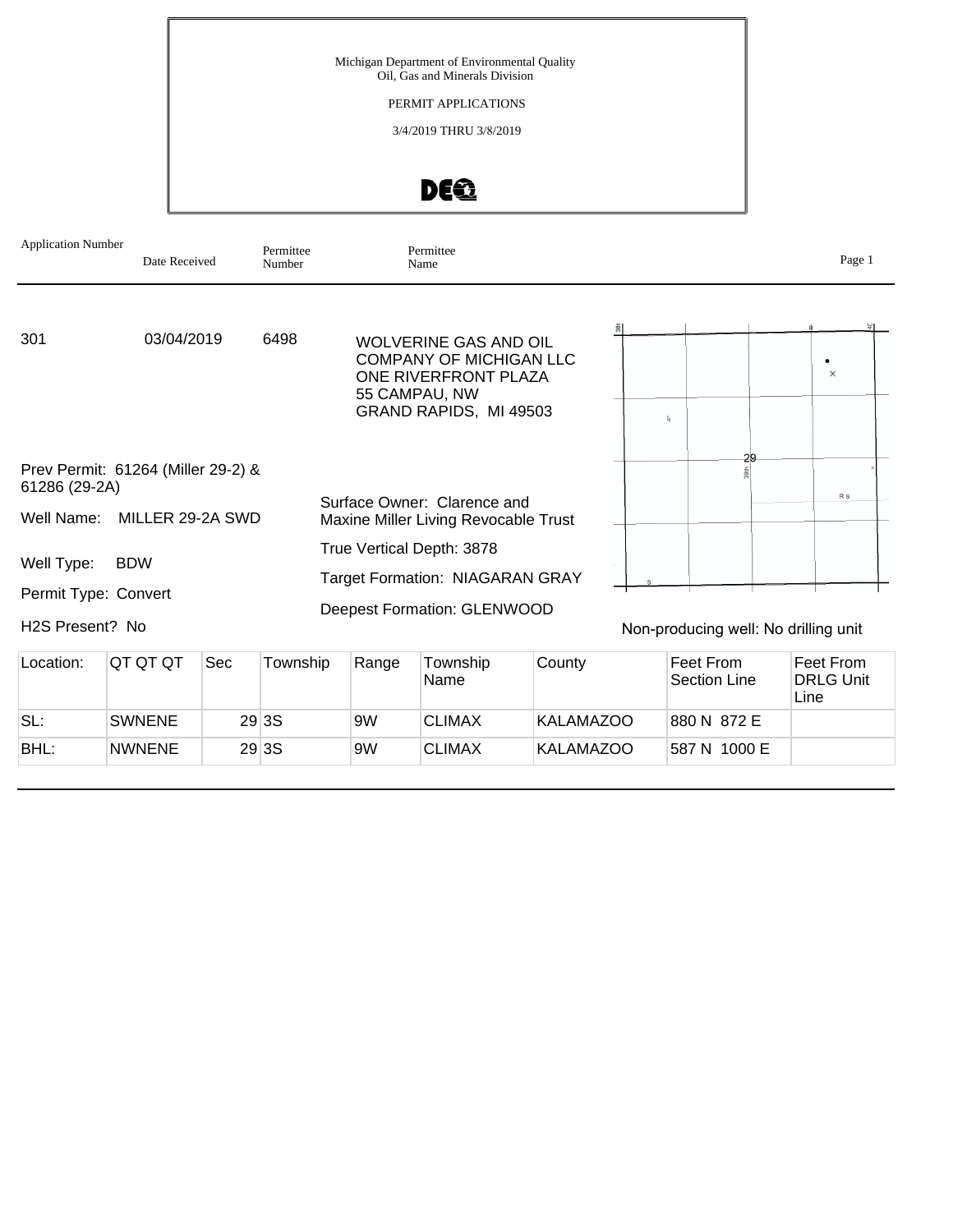#### PERMIT APPLICATIONS

3/4/2019 THRU 3/8/2019

## DEQ

| <b>Application Number</b> | Date Received |     | Permittee<br>Number | Name                      | Permittee                                                                       |        |           | Page 2                               |  |
|---------------------------|---------------|-----|---------------------|---------------------------|---------------------------------------------------------------------------------|--------|-----------|--------------------------------------|--|
| 316                       | 03/04/2019    |     | 5320                | PO BOX 1560               | SAVOY ENERGY LP<br>920 HASTINGS STREET, SUITE A<br>TRAVERSE CITY, MI 49685-1560 |        |           |                                      |  |
| <b>Prev Permit:</b>       |               |     |                     |                           |                                                                                 |        |           |                                      |  |
| Well Name:                | Traister 1-21 |     |                     |                           | Surface Owner: Traister, Timothy J.                                             |        |           |                                      |  |
| Well Type:                | OIL           |     |                     | True Vertical Depth: 4100 |                                                                                 |        |           |                                      |  |
| Permit Type: Drill        |               |     | <b>RIVER</b>        |                           | <b>Target Formation: TRENTON-BLACK</b>                                          |        |           |                                      |  |
| H2S Present? No           |               |     |                     |                           | Deepest Formation: PRAIRIE DU CHIEN                                             |        |           | Drilling Unit: 40ac SW/4 NE/4 SEC 21 |  |
| Location:                 | QT QT QT      | Sec | Township            | Range                     | Township                                                                        | County | Feet From | Feet From                            |  |

| Location: | IUI UI UI     | <b>Sec</b> | Township | Range | Township<br>'Name | County         | ⊩reet From<br>Section Line | <b>Feet From</b><br><b>DRLG Unit</b><br>Line |
|-----------|---------------|------------|----------|-------|-------------------|----------------|----------------------------|----------------------------------------------|
| SL:       | <b>NESWNE</b> |            | 21 3S    | 8W    | LEROY             | <b>CALHOUN</b> | 1730 N 1970 W              | 400 N 635 E                                  |
| BHL:      | <b>NESWNE</b> |            | 21 3S    | 8W    | LEROY             | <b>CALHOUN</b> | 1730 N 1970 W              | 400 N 635 E                                  |

| 317                           | 03/07/2019    |     | 6498                               |       | <b>WOLVERINE GAS AND OIL</b><br><b>COMPANY OF MICHIGAN LLC</b><br>ONE RIVERFRONT PLAZA<br>55 CAMPAU, NW<br>GRAND RAPIDS, MI 49503 |                                                                           | 18 PQ                     | $\times$                         |                                       |              |
|-------------------------------|---------------|-----|------------------------------------|-------|-----------------------------------------------------------------------------------------------------------------------------------|---------------------------------------------------------------------------|---------------------------|----------------------------------|---------------------------------------|--------------|
| Prev Permit:                  |               |     | Surface Owner: Phyllis J. Simmons  |       |                                                                                                                                   |                                                                           |                           |                                  |                                       |              |
| Well Name:                    | Simmons 18-1  |     | True Vertical Depth: 3900          |       |                                                                                                                                   |                                                                           |                           |                                  |                                       |              |
|                               |               |     | <b>Target Formation: TRENTON</b>   |       |                                                                                                                                   |                                                                           | $\mathcal{P}_\mathcal{A}$ |                                  |                                       |              |
| Well Type:                    | OIL           |     |                                    |       |                                                                                                                                   |                                                                           |                           |                                  |                                       |              |
| Permit Type: Drill            |               |     | <b>Deepest Formation: GLENWOOD</b> |       |                                                                                                                                   |                                                                           |                           |                                  |                                       |              |
| H <sub>2</sub> S Present? Yes |               |     |                                    |       |                                                                                                                                   | Drilling unit: 160A R 303 exception request. E/2 NW/4,<br>W/2 NE/4 SEC 18 |                           |                                  |                                       |              |
| Location:                     | QT QT QT      | Sec | Township                           | Range | Township<br>Name                                                                                                                  | County                                                                    |                           | Feet From<br><b>Section Line</b> | Feet From<br><b>DRLG Unit</b><br>Line |              |
| SL:                           | <b>SENENW</b> |     | 18 3S                              | 9W    | <b>CLIMAX</b>                                                                                                                     | <b>KALAMAZOO</b>                                                          |                           | 1112 N 2091 W                    |                                       | 1112 N 852 W |

BHL: SENENW 18 3S 9W CLIMAX KALAMAZOO 1020 N 2559 W 1020 N 1321

W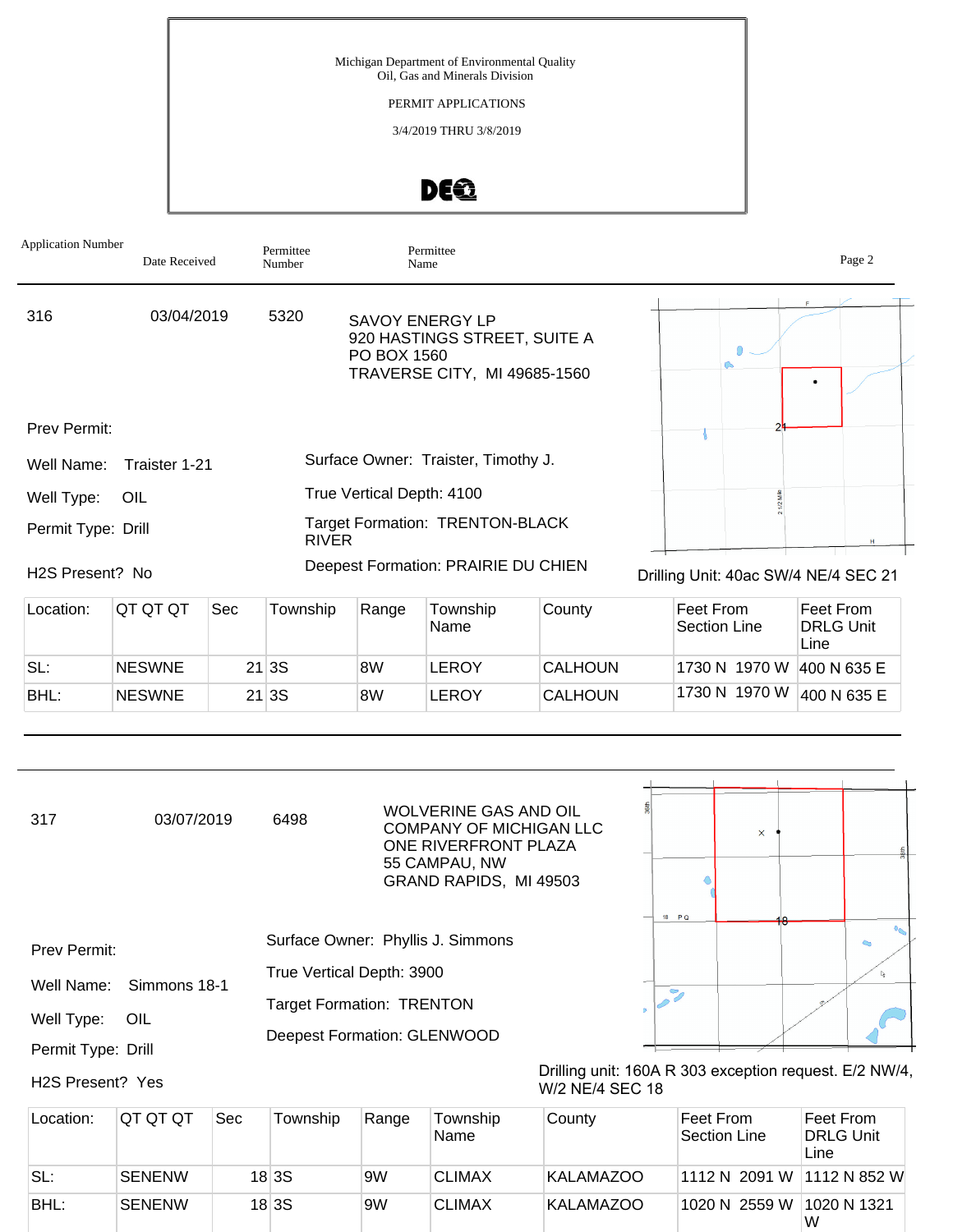|                    |                                 |                     | Michigan Department of Environmental Quality<br>Oil, Gas and Minerals Division<br>PERMIT LIST<br>3/4/2019 THRU 3/8/2019<br>DE® |                                       |        |
|--------------------|---------------------------------|---------------------|--------------------------------------------------------------------------------------------------------------------------------|---------------------------------------|--------|
| Permit Number      | <b>Issue Date</b>               | Permittee<br>Number | Permittee<br>Name                                                                                                              |                                       | Page 1 |
| 61395              | 3/7/2019                        | 5320                | <b>SAVOY ENERGY LP</b><br>920 HASTINGS STREET, SUITE A<br>PO BOX 1560<br>TRAVERSE CITY, MI 49685-1560                          |                                       |        |
|                    | API Well No: 21-133-62017-00-00 |                     |                                                                                                                                |                                       |        |
| Prev Permit:       |                                 |                     |                                                                                                                                |                                       |        |
| Well Name:         | <b>WEBER 1-36</b>               |                     | Surface Owner: Weber, Daniel W.<br>and Betsy                                                                                   |                                       |        |
| Well Type:         | Oil Well                        |                     | True Vertical Depth: 3925FT                                                                                                    |                                       |        |
| Permit Type: Drill |                                 |                     | <b>Target Formation: DUNDEE</b>                                                                                                | 12 Mile                               |        |
| H2S Present? Yes   |                                 |                     | <b>Deepest Formation: LUCAS</b>                                                                                                | Drilling unit: 40 ac SE/4 SE/4 Sec 36 |        |

| Location: | IQT QT QT     | <b>Sec</b> | Township | Range | Township<br>Name | County         | Feet From<br>Section Line | Feet From<br><b>DRLG Unit</b><br>Line |
|-----------|---------------|------------|----------|-------|------------------|----------------|---------------------------|---------------------------------------|
| SL:       | <b>NESESE</b> |            | 36 19N   | 10W   | LEROY            | <b>OSCEOLA</b> | 1117 S 610 E              |                                       |
| BHL:      | <b>NESESE</b> |            | 36 19N   | 10W   | LEROY            | <b>OSCEOLA</b> | 929 S 451 E               | 382 N 451 E                           |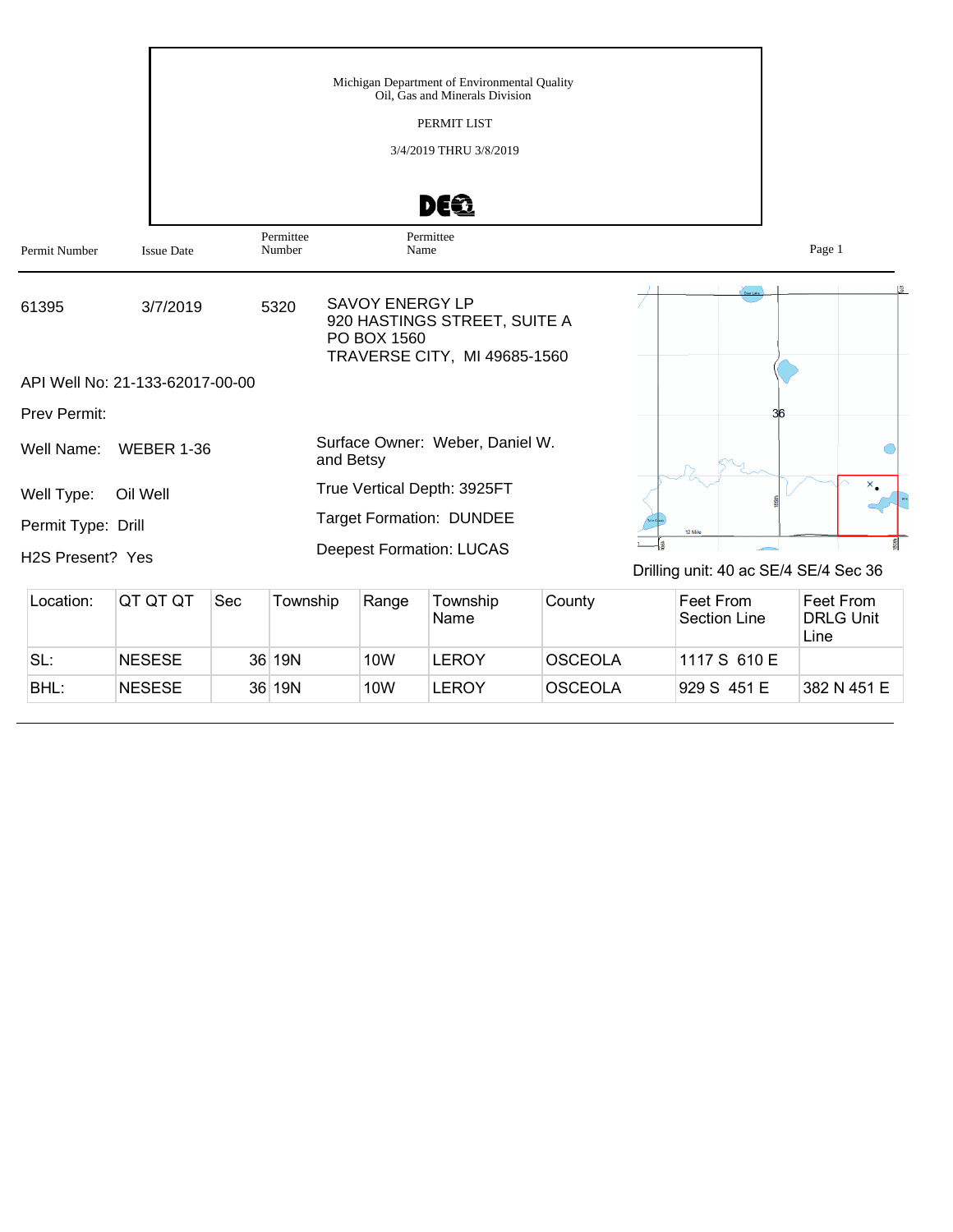Updated Permits

3/4/2019 THRU 3/8/2019

### DE®

Permit Number Permittee Number Permittee<br>Name nde and the page 1 and the page 1 and the page 1 and the page 1 and the page 1 and the page 1

#### **RECORD OF WELL PLUGGING:**

61391 5320 SAVOY ENERGY LP 920 HASTINGS STREET, SUITE A PO BOX 1560 TRAVERSE CITY, MI 49685-1560

API Well Number: 21-025-62006-01-00

Well Name: LILLY 1-3 HD1

Plugging Date: 11/23/2018

| Location | <b>IOT OT OT</b> | <b>Sec Township</b> | Range | Township Name | County          | I Feet From Section<br>Line | l Feet From DRLG<br>Unit |
|----------|------------------|---------------------|-------|---------------|-----------------|-----------------------------|--------------------------|
| SL:      |                  | 3 I4S               | 8W    | <b>ATHENS</b> | <b>ICALHOUN</b> | 1620 N 1645 E               |                          |
| BHL:     | <b>INESESW</b>   | 34 3 S              | 8W    | LEROY         | <b>ICALHOUN</b> | 993 S 2266 E                | 331 N 930 W              |

61211 5934

MERIDIAN PRODUCTION SERVICES LLC 6009 MARSH ROAD PO BOX 610 HASLETT, MI 48840

API Well Number: 21-075-61211-00-00

Well Name: POTTS 1-29 P

Plugging Date: 5/26/2018

|      | Location | <b>IOT OT OT</b> | <b>Sec Township</b> | Range | Township Name | County          | Feet From Section<br>Line | <b>IFeet From DRLG</b><br>Unit |
|------|----------|------------------|---------------------|-------|---------------|-----------------|---------------------------|--------------------------------|
| ISL: |          | <b>ISENENW</b>   | $29$ $4S$           | 3W    | l pulaski     | <b>IJACKSON</b> | 794 N 2258 W              |                                |
|      | BHL:     | <b>ISWNENW</b>   | $29$ $4S$           | 3W    | l pulaski     | <b>JACKSON</b>  | 930 N 1586 W              | 1930 N 1586 W                  |